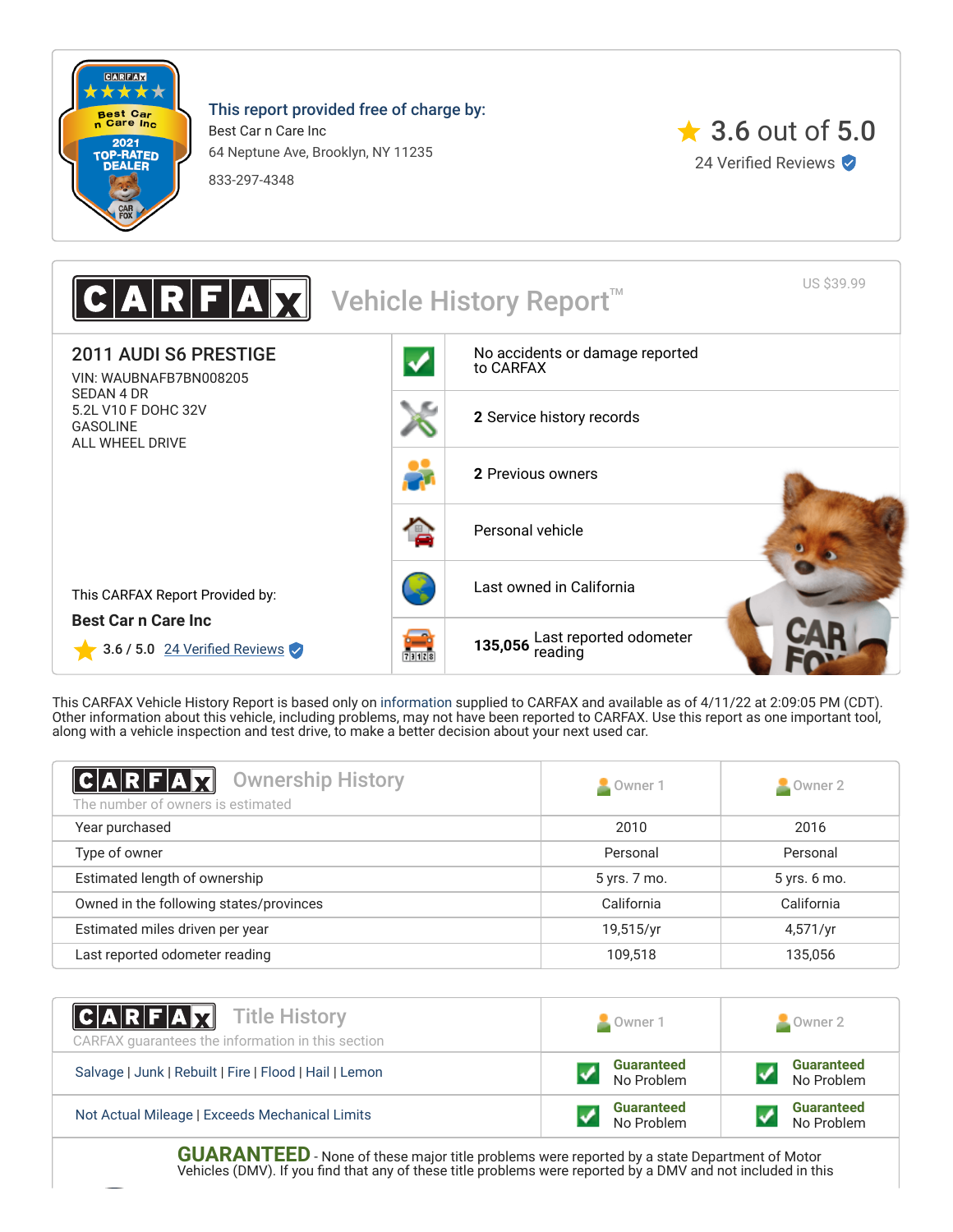

<span id="page-1-0"></span>

| <b>Additional History</b><br>C A R F A<br>Not all accidents / issues are reported to CARFAX | Owner 1                                            | $\blacksquare$ Owner 2                 |
|---------------------------------------------------------------------------------------------|----------------------------------------------------|----------------------------------------|
| <b>Total Loss</b><br>No total loss reported to CARFAX.                                      | No Issues Reported                                 | No Issues Reported<br>$\boldsymbol{J}$ |
| <b>Structural Damage</b><br>No structural damage reported to CARFAX.                        | No Issues Reported                                 | No Issues Reported<br>✓                |
| Airbag Deployment<br>No airbag deployment reported to CARFAX.                               | No Issues Reported                                 | No Issues Reported<br>$\bullet$        |
| <b>Odometer Check</b><br>No indication of an odometer rollback.                             | No Issues Indicated                                | No Issues Indicated<br>✔               |
| Accident / Damage<br>No accidents or damage reported to CARFAX.                             | No Issues Reported                                 | No Issues Reported<br>$\boldsymbol{v}$ |
| <b>Manufacturer Recall</b><br>No open recalls reported to CARFAX.                           | No Recalls<br>Reported                             | No Recalls<br>✔<br>Reported            |
| <b>Basic Warranty</b><br>Original warranty estimated to have expired.                       | <b>Warranty Expired</b><br><b>Warranty Expired</b> |                                        |

<span id="page-1-1"></span>**CARFAX** Detailed History

| Owner 1<br>Purchased: 2010 |         |                                                                                                                             | Personal Vehicle<br>19,515 mi/yr                                        |
|----------------------------|---------|-----------------------------------------------------------------------------------------------------------------------------|-------------------------------------------------------------------------|
| Date                       | Mileage | Source                                                                                                                      | <b>Comments</b>                                                         |
| Not<br>Reported            |         | <b>NICB</b>                                                                                                                 | Vehicle manufactured and shipped to original dealer                     |
| 08/29/2010                 | 10      | Dealer Inventory                                                                                                            | Vehicle offered for sale                                                |
| 09/30/2010                 | 68      | California<br>Motor Vehicle Dept.<br>Escondido, CA                                                                          | Odometer reading reported<br>- Titled or registered as personal vehicle |
| 10/01/2010                 |         | Dealer Inventory                                                                                                            | Vehicle sold                                                            |
| 10/15/2010                 |         | California<br>Motor Vehicle Dept.<br>Escondido, CA                                                                          | Title issued or updated<br>- First owner reported                       |
| 07/12/2011                 |         | California<br>Motor Vehicle Dept.<br>Del Mar, CA                                                                            | Registration updated when owner moved the vehicle<br>to a new location  |
| 05/05/2016                 | 109,356 | California<br>Motor Vehicle Dept.<br>Carlsbad, CA                                                                           | Odometer reading reported                                               |
| 05/09/2016                 |         | Hoehn Acura<br>Carlsbad, CA<br>760-438-9599<br>hoehnmotors.com<br>4.6 / 5.0<br>26 Verified Reviews<br>36 Customer Favorites | Vehicle offered for sale                                                |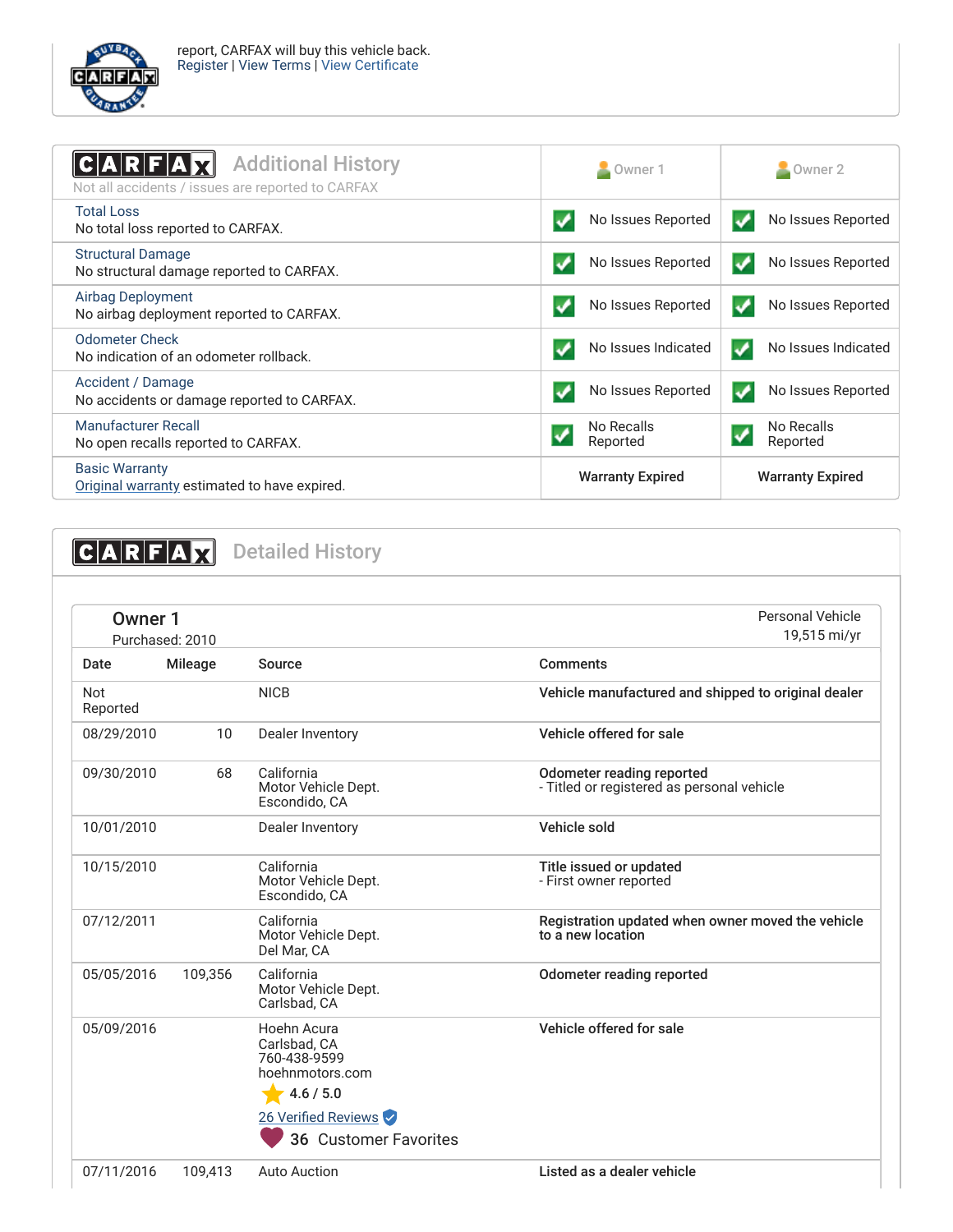|            |         |                                                                                                                                                     | - Vehicle sold                                                                                                                                                                                                                                                                                                         |  |
|------------|---------|-----------------------------------------------------------------------------------------------------------------------------------------------------|------------------------------------------------------------------------------------------------------------------------------------------------------------------------------------------------------------------------------------------------------------------------------------------------------------------------|--|
|            |         | CAF<br>FO)                                                                                                                                          | Millions of used vehicles are bought and<br>sold at auction every year.                                                                                                                                                                                                                                                |  |
| 07/13/2016 |         | Dealer Inventory                                                                                                                                    | Vehicle offered for sale                                                                                                                                                                                                                                                                                               |  |
| 07/15/2016 | 109,518 | California<br><b>Inspection Station</b>                                                                                                             | Passed emissions inspection                                                                                                                                                                                                                                                                                            |  |
| 07/16/2016 |         | <b>AutoTech Specialists</b><br>San Diego, CA<br>858-277-2850<br>autotechsd.com/<br>5.0 / 5.0<br>29 Verified Reviews<br><b>46 Customer Favorites</b> | C Vehicle serviced<br>- Maintenance inspection completed<br>- Oil and filter changed<br>- CV boot(s) replaced<br>- Tire condition and pressure checked<br>- Front brake pads replaced<br>- Front brakes replaced<br>- Fluids checked<br>- Four tires mounted<br>- Tire(s) replaced<br>- Emissions inspection performed |  |
| 07/21/2016 |         | California<br>Motor Vehicle Dept.<br>Carlsbad, CA                                                                                                   | Title issued or updated<br>- Dealer took title of this vehicle while it was in<br>inventory                                                                                                                                                                                                                            |  |

| <b>Owner 2</b><br>Purchased:<br>2016<br>CAR<br>FOX | Low mileage! This owner drove less than<br>the industry average of 15,000 miles per<br>year.                                            | <b>Personal Vehicle</b><br>4,571 mi/yr                                                                                          |
|----------------------------------------------------|-----------------------------------------------------------------------------------------------------------------------------------------|---------------------------------------------------------------------------------------------------------------------------------|
| Date<br><b>Mileage</b>                             | Source                                                                                                                                  | <b>Comments</b>                                                                                                                 |
| 08/15/2016<br>109,542                              | California<br>Motor Vehicle Dept.<br>Carlsbad, CA                                                                                       | Odometer reading reported                                                                                                       |
| 09/13/2016                                         | California<br>Motor Vehicle Dept.<br>Carlsbad, CA                                                                                       | Title issued or updated<br>- New owner reported<br>- Loan or lien reported                                                      |
| 07/31/2018<br>121,319                              | Audi of Escondido<br>Escondido, CA<br>760-849-4555<br>audiescondido.com<br>4.6 / 5.0<br>95 Verified Reviews<br>2,603 Customer Favorites | Vehicle serviced<br>- Maintenance inspection completed<br>- Tire condition and pressure checked                                 |
| 10/05/2018<br>122,763                              | California<br><b>Inspection Station</b>                                                                                                 | Passed emissions inspection                                                                                                     |
| 09/15/2020<br>131,005                              | California<br><b>Inspection Station</b>                                                                                                 | Passed emissions inspection                                                                                                     |
| 02/10/2022                                         | California<br>Motor Vehicle Dept.<br>Carlsbad, CA                                                                                       | Title issued or updated                                                                                                         |
| 03/01/2022                                         | California<br>Motor Vehicle Dept.<br>Irvine, CA                                                                                         | Title issued or updated<br>- Duplicate title issued<br>- Registration updated when owner moved the vehicle<br>to a new location |
| 03/14/2022<br>135,056                              | <b>Auto Auction</b>                                                                                                                     | Listed as a dealer vehicle<br>- Vehicle sold                                                                                    |